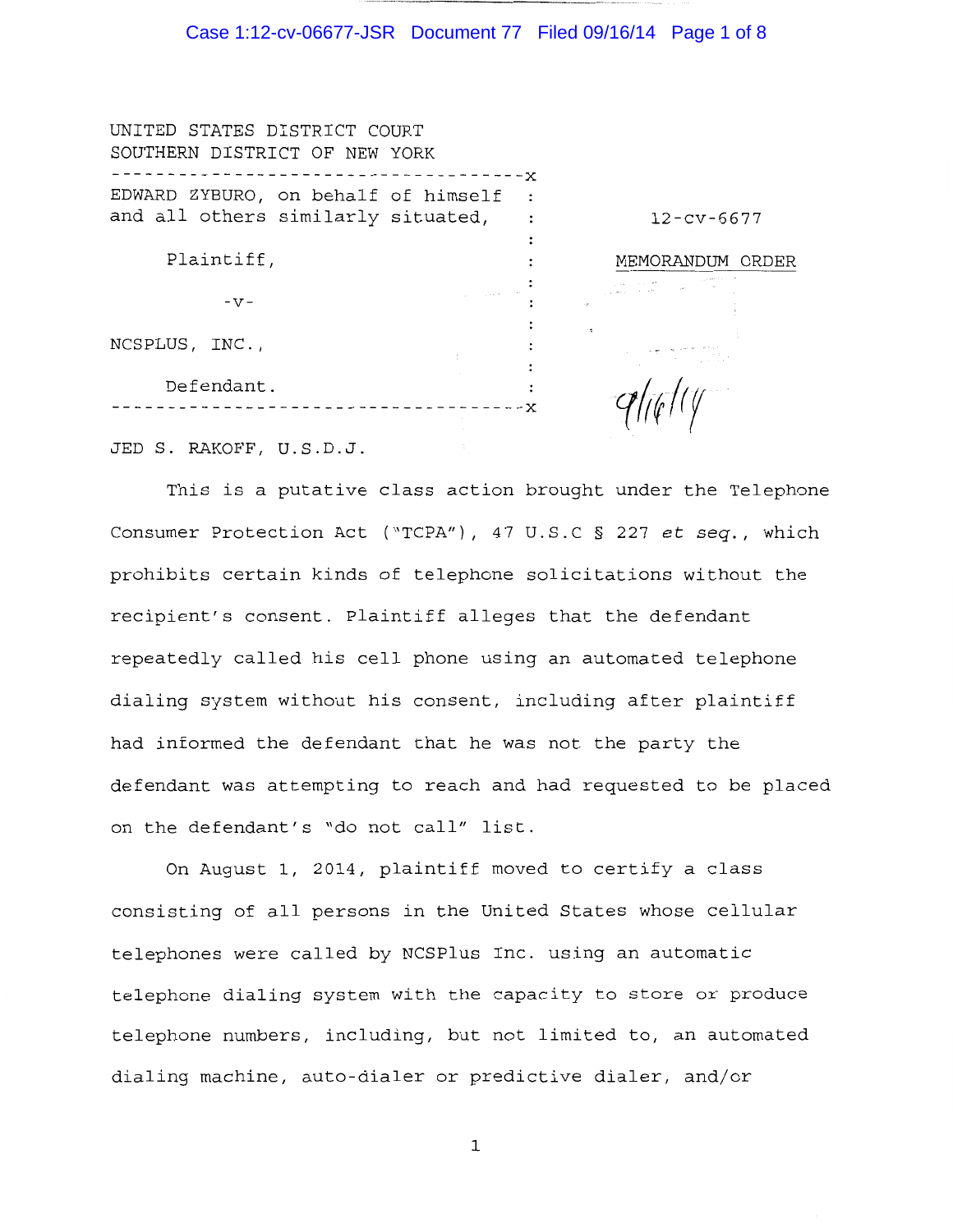## Case 1:12-cv-06677-JSR Document 77 Filed 09/16/14 Page 2 of 8

utilizing an artificial or prerecorded voice, without such persons' prior express consent, between August 31, 2008 and August 31, 2012 (hereinafter, "Class"), excluding the defendant, its officers, employees and assigns, and the Court and its employees. According to plaintiff's motion for class certification, discovery has revealed 146,879 unique, identifiable cellular telephone numbers that the defendant called during the class period. Plaintiff maintains that each of the defendant's violations of the TCPA entitles each injured party to statutory damages under the TCPA in the amount of \$500 per violation and up to \$1,500 per knowing or willful violation, pursuant to 47 U.S.C. § 227 (b) (3) (B) and 47 U.S.C. §  $227(b)(3)(C)$ .

Defendant disputes class certification, primarily on two grounds. First, defendant alleges that plaintiff Edward Zyburo has failed to demonstrate that he is sufficiently familiar with the facts of this case to satisfy the adequacy requirement of Rule 23(a). Second, defendant argues that because many of the proposed class members allegedly provided the defendant with prior express consent, the Rule 23(a} requirements of commonality and typicality, and the Rule 23(b) requirements of predominance and ascertainability, have not been met. Additionally, though less vociferously, defendant argues that plaintiff has not established Article III standing sufficient to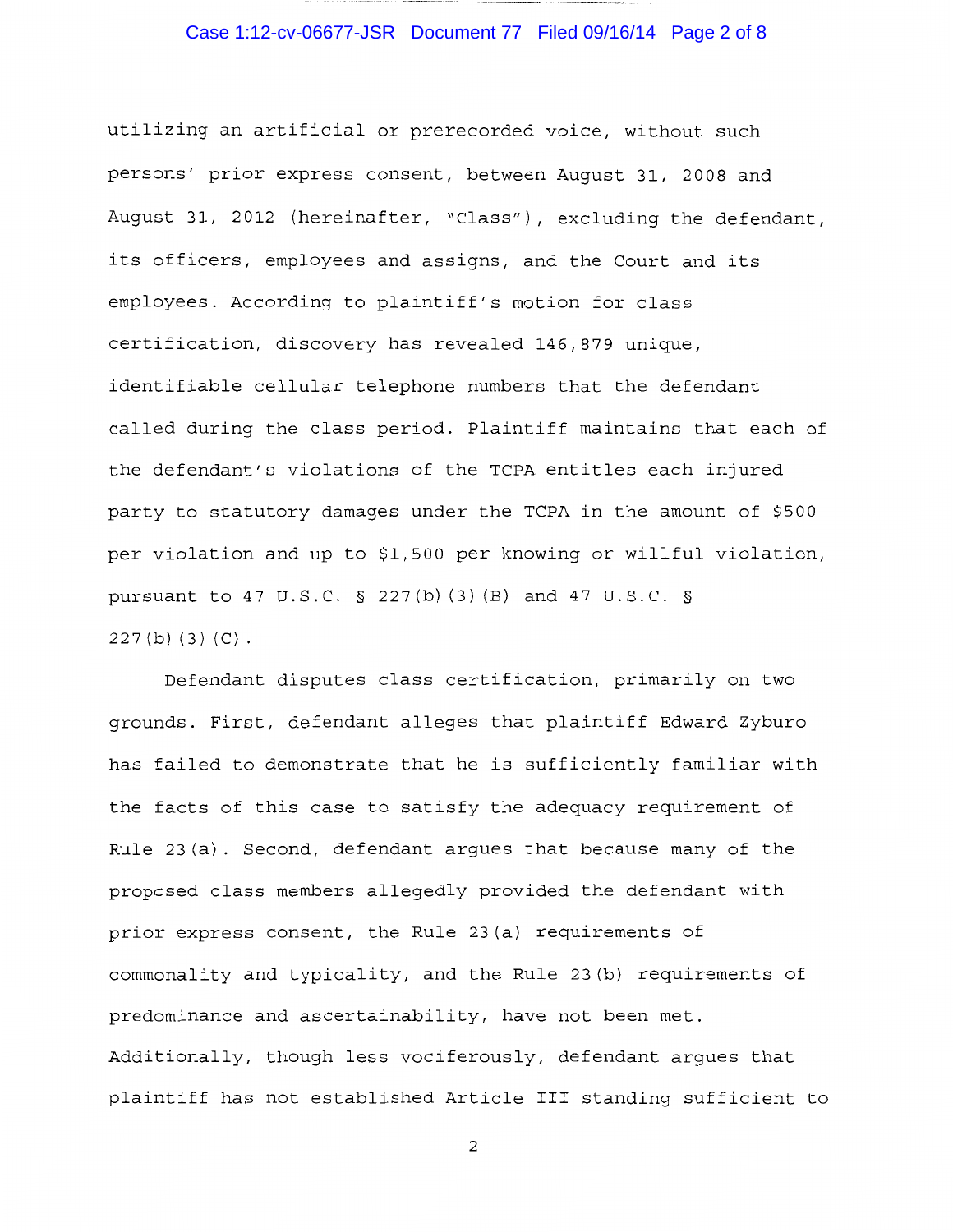#### Case 1:12-cv-06677-JSR Document 77 Filed 09/16/14 Page 3 of 8

sustain a class action; that plaintiff's "willfulness" claim is inappropriate for class resolution; and that the superiority requirement of Rule 23(b) is not met. After full briefing, oral argument, and an evidentiary hearing with respect to the adequacy of plaintiff Edward Zyburo, the Court rejects each of these arguments and grants plaintiff's motion to certify the class.

First, the adequacy of Edward Zyburo as lead plaintiff is perhaps the most challenging question in this certification. Admittedly, Zyburo displayed poor memory regarding the posture and details of this litigation at the time of his evidentiary hearing, *see, e.g.,* Transcript dated 9/9/2014 ("Tr.") at 22:24- 24:11), and deposition, *see, e.g.,* Plaintiff's Ex. G (Zyburo Dep.) at 33:22-34:22, 38:14-17, 38:18-20, 38:21-23, 49:5-7, 52:1-5, 62:5-10. However, Zyburo is also a savvy businessman, who previously worked as a real estate broker and had obtained various industry licenses, Tr. at 2:15-20, has experience with negotiations, Tr. at 9:22-10:9, and fully understands the responsibilities he has as lead plaintiff, including that he "represent[s] the class" and that his attorneys "would have to explain to [him] that [any settlement] was a fair offer and why." Tr. at 8:8-12. *See also* Tr. 9:7-13 ("I would like to negotiate, thank you.").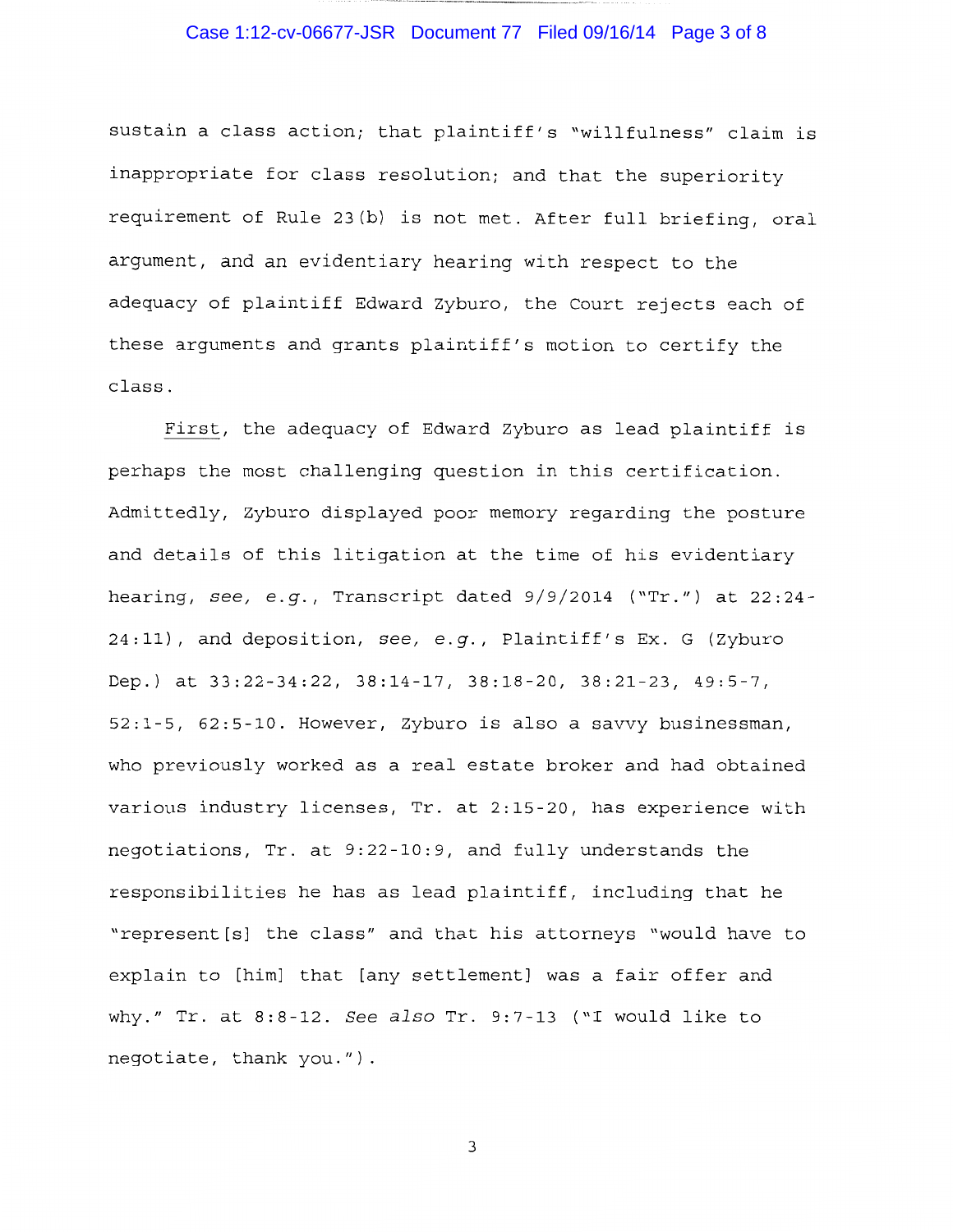# Case 1:12-cv-06677-JSR Document 77 Filed 09/16/14 Page 4 of 8

-----~---· -----

The Second Circuit has held that the adequacy requirement is satisfied with respect to the lead plaintiff in this kind of consumer case unless "plaintiff's interests are antagonistic to the interest of other members of the class." *In* re *Flag Telecom Holdings, Ltd. Sec. Litig.,* 574 F.3d 29, 35 (2d Cir. 2009). Indeed, "to defeat a motion for certification . . . the conflict must be fundamental." *Id.* (citation omitted). In contrast to class actions under the Private Securities Litigation Reform Act, here there are no heightened requirements or responsibilities for the appointed lead plaintiff. Despite Zyburo's occasional memory lapses, he has shown himself to be a fully capable lead plaintiff, and no fundamental conflicts exist between himself and the class. Like the rest of the class, Zyburo was called by NCSPlus Inc., allegedly without prior express consent, using an automatic telephone dialing system. Furthermore, Zyburo's business background gives the Court confidence that he is well-situated to provide vigorous advocacy.

Second, defendant argues that, even though the defendant (a collection agency) was not itself provided with consent to call the cellphones of the putative class, such consent can be implied from the fact that preliminary data suggest that some members of the class gave such consent to the underlying creditor. In that regard, defendant relies on a ruling of the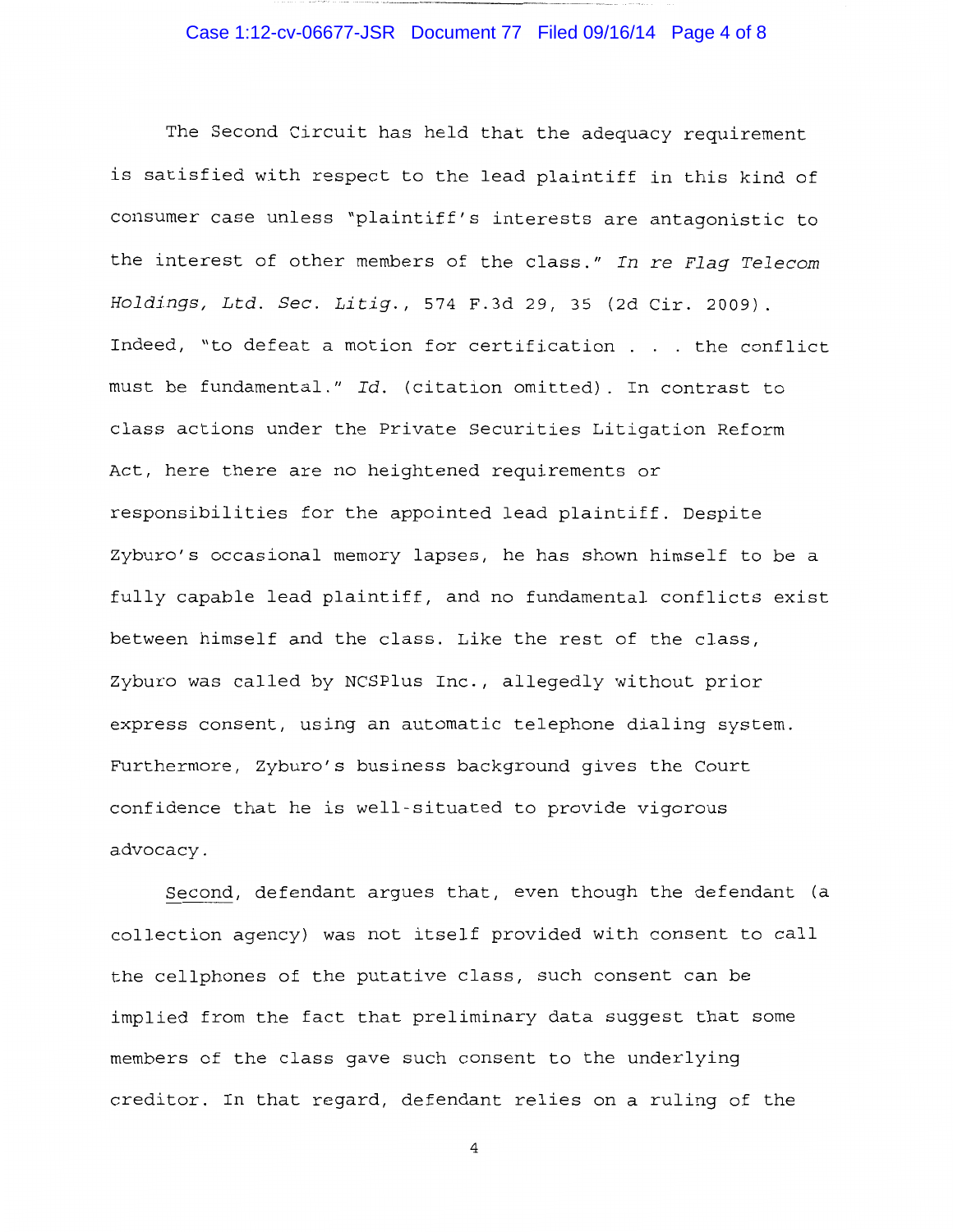#### Case 1:12-cv-06677-JSR Document 77 Filed 09/16/14 Page 5 of 8

Federal Communications Commission that "provision of a cell phone number to a creditor, *e.g.,* as a part of a credit application, reasonably evidences prior express consent by the cell phone subscriber to be contacted at that number regarding the debt." 2008 Decl. Ruling, 23 F.C.C. Rcd. 559, 565  $\parallel$  10, 2008 WL 65485 (F.C.C. Jan. 4, 2008). *But see Mais v. Gulf Coast Collection Bureau, Inc.,* 944 F. Supp. 2d 1226 (S.D. Fla. 2013) (explicitly rejecting the 2008 FCC ruling as inconsistent with the TCPA's plain language requiring prior express consent rather than implied consent); *Thrasher-Lyon v. CCS Commercial LLC,* 2012 WL 5389722, at \*3 (N.D. Ill. Nov. 2, 2012) ("Agreeing to be contacted by telephone . . . is much different than expressly consenting to be robo-called about a debt").

Even on its own theory, defendant has not made a sufficient showing to defeat class certification, since, by its own admission, the defendant keeps poor or nonexistent records of which class members have given consent to the underlying creditor. Defendant is in effect asking the Court to reward its imperfect record-keeping practices by precluding class certification. Defendant has no policies or procedures for determining whether the telephone numbers it receives from its clients and autodials are cellular numbers, or for determining whether the recipients of its autodialed calls have provided prior express consent to receive such calls. Plaintiff's Exhibit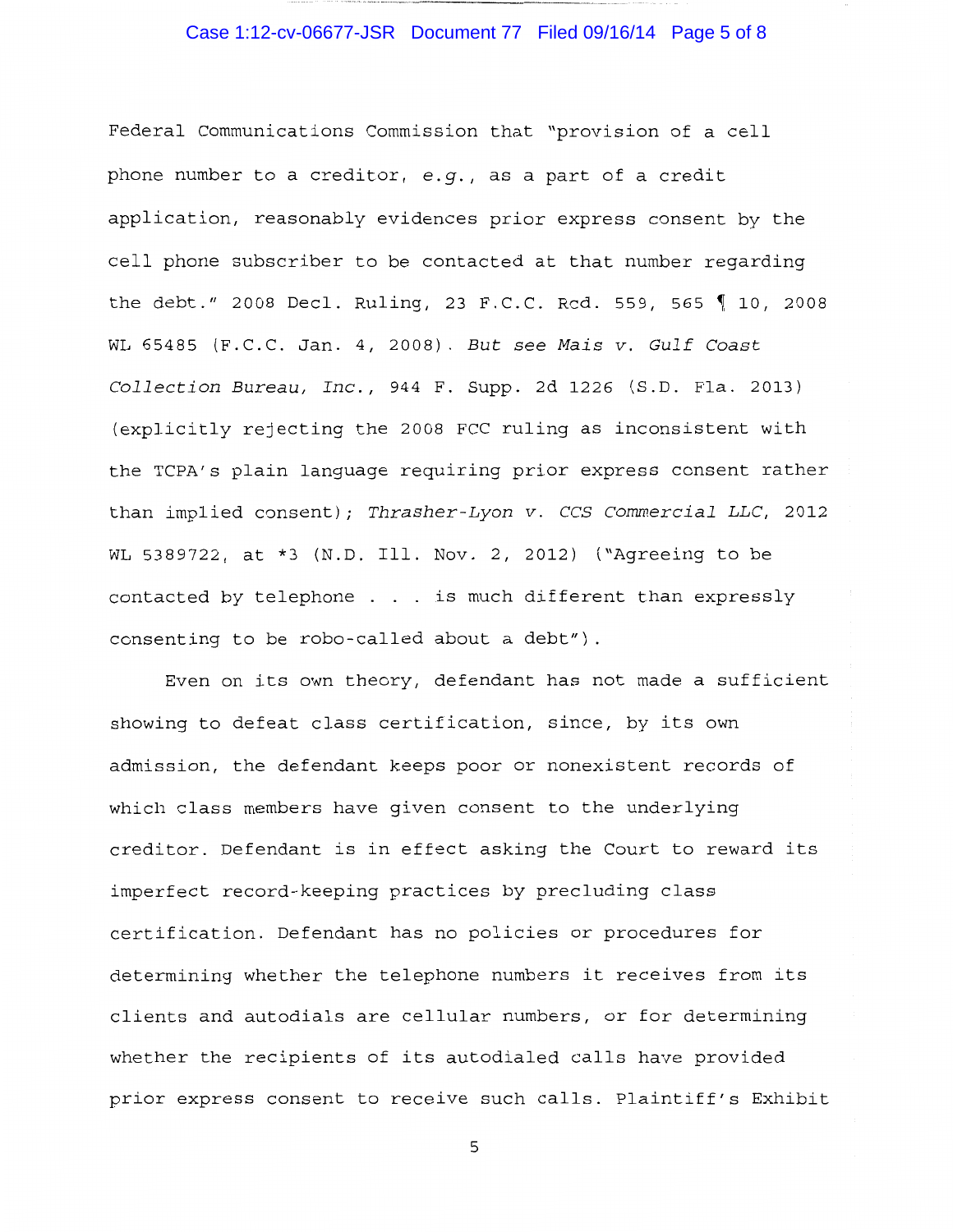#### Case 1:12-cv-06677-JSR Document 77 Filed 09/16/14 Page 6 of 8

("Ex.") J at 2; Ex. A at 27:1-7, 29:20-23. Defendant also does not train its employees with respect to the TCPA, nor does it have a training manual regarding compliance with the TCPA. Plaintiff's Ex. A at 56:18-22. And even the examples defendant proffers - chiefly consisting of patients providing a medical office with a telephone number, in a context wholly divorced from debt collection - do not appear to be tantamount to even implied consent to be robo-called by a third party about one's debt.

Moreover, even if defendant had kept adequate records or could otherwise show that a substantial part of the putative class had given such consent to the underlying creditors, this Court agrees with the *Mais* Court that "[t]he FCC's construction is inconsistent with the statute's plain language because it impermissibly amends the TCPA to provide an exception for 'prior express or *implied* consent'" and that "Congress could have written the statute that way, but it didn't. And because it didn't, the FCC's contrary construction is not entitled to deference." *Mais,* 944 F. Supp. 2d at 1238-29 (emphasis in the original) .

Third, defendant's other arguments can be quickly dispensed with. Defendant's argument that plaintiff lacks standing under the TCPA because he suffered no harm and cannot establish that he was the "called party" under the TCPA is contradicted by the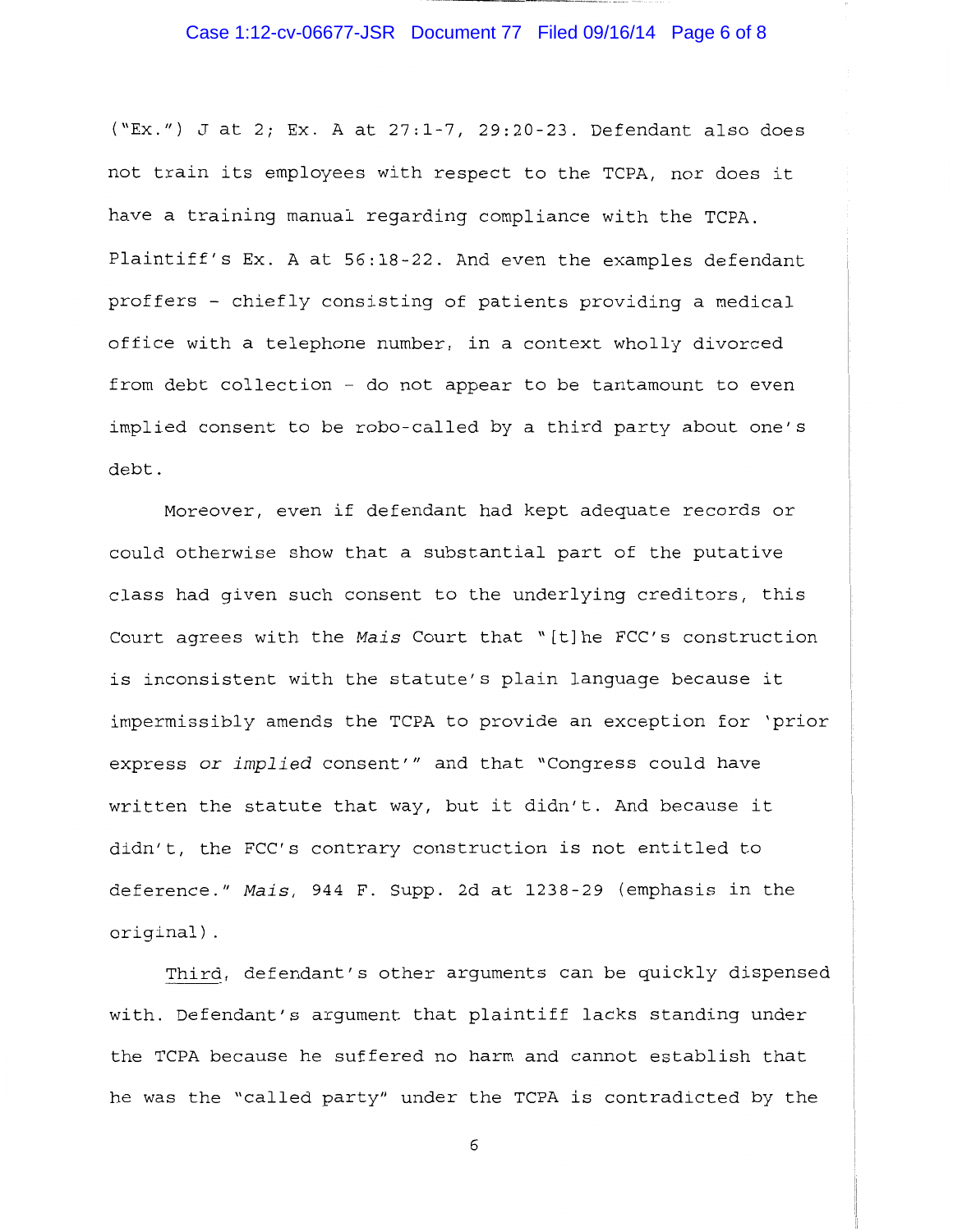#### Case 1:12-cv-06677-JSR Document 77 Filed 09/16/14 Page 7 of 8

statute itself; for under the TCPA, the "called party" is the subscriber assigned the cell phone number at the time the allegedly improper calls are made, and the called party has standing to bring suit for a violation of the TCPA even if he has not suffered actual harm. *See, e.g., Soppet v. Enhanced Recovery* Co., *LLC,* 679 F.3d 637, 639-40 (7th Cir. 2012); *Leyse v. Bank of America, Nat. Ass'n,* 2010 WL 2382400, at \*3-4 (S.D.N.Y. June 14, 2010). As for defendant's argument that plaintiff's "willfulness" claim is inappropriate for class resolution because it requires a finding of whether the defendant acted willfully with respect to each proposed class member, there is no indication that the defendant acted differently with respect to different proposed class members, and the "willfulness" claim will therefore depend on defendant's general practices and procedures, or lack thereof, which is entirely suitable for class determination. Finally, defendant's argument that its potential liability to the class would be completely out of proportion to any harm suffered by the lead plaintiff provides is no reason to deny class certification, since it is the class, and each eligible member thereof, who will recover if defendant has in fact injured the class. Furthermore, any excessive damages award can easily be reduced after trial, and should have limited bearing on certification.